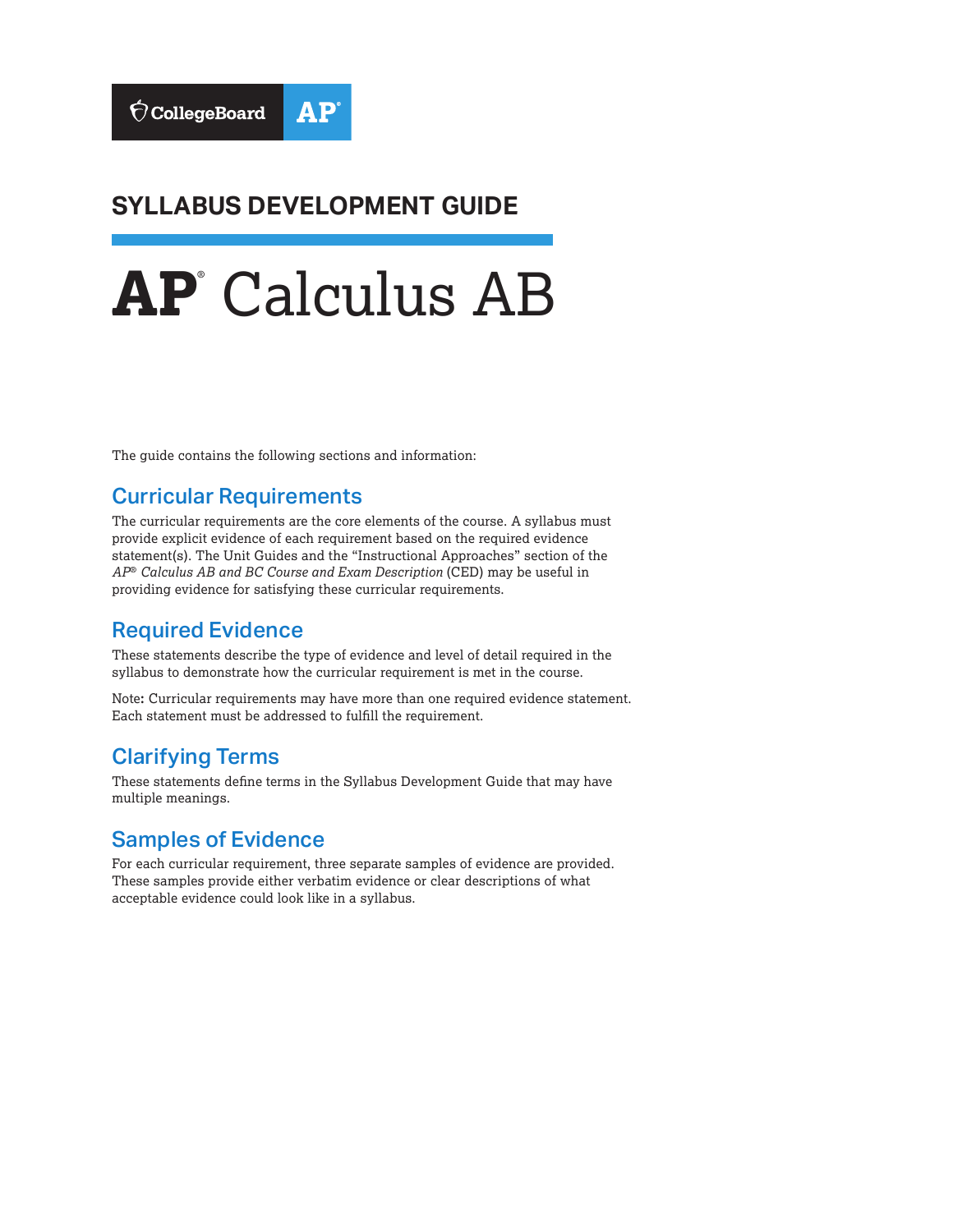| CR <sub>1</sub> | The students and teacher have access to a college-level calculus textbook, in<br>print or electronic format.                                                    | See page:<br>3  |
|-----------------|-----------------------------------------------------------------------------------------------------------------------------------------------------------------|-----------------|
| CR <sub>2</sub> | The course is structured to incorporate the big ideas and required<br>content outlined in each of the units described in the AP Course and<br>Exam Description. | See page:<br>4  |
| CR <sub>3</sub> | The course provides opportunities for students to develop the skills related to<br>Mathematical Practice 1: Implementing Mathematical Processes.                | See page:<br>6  |
| CR4             | The course provides opportunities for students to develop the skills related to<br>Mathematical Practice 2: Connecting Representations.                         | See page:       |
| CR5             | The course provides opportunities for students to develop the skills related to<br>Mathematical Practice 3: Justification.                                      | See page:<br>9  |
| CR <sub>6</sub> | The course provides opportunities for students to develop the skills related to<br>Mathematical Practice 4: Communication and Notation.                         | See page:<br>10 |
| CR7             | Students have access to graphing calculators and opportunities to use them<br>to solve problems and to explore and interpret calculus concepts.                 | See page:<br>11 |
| CR8             | The course provides opportunities for students to use calculus to solve real-<br>world problems.                                                                | See page:<br>13 |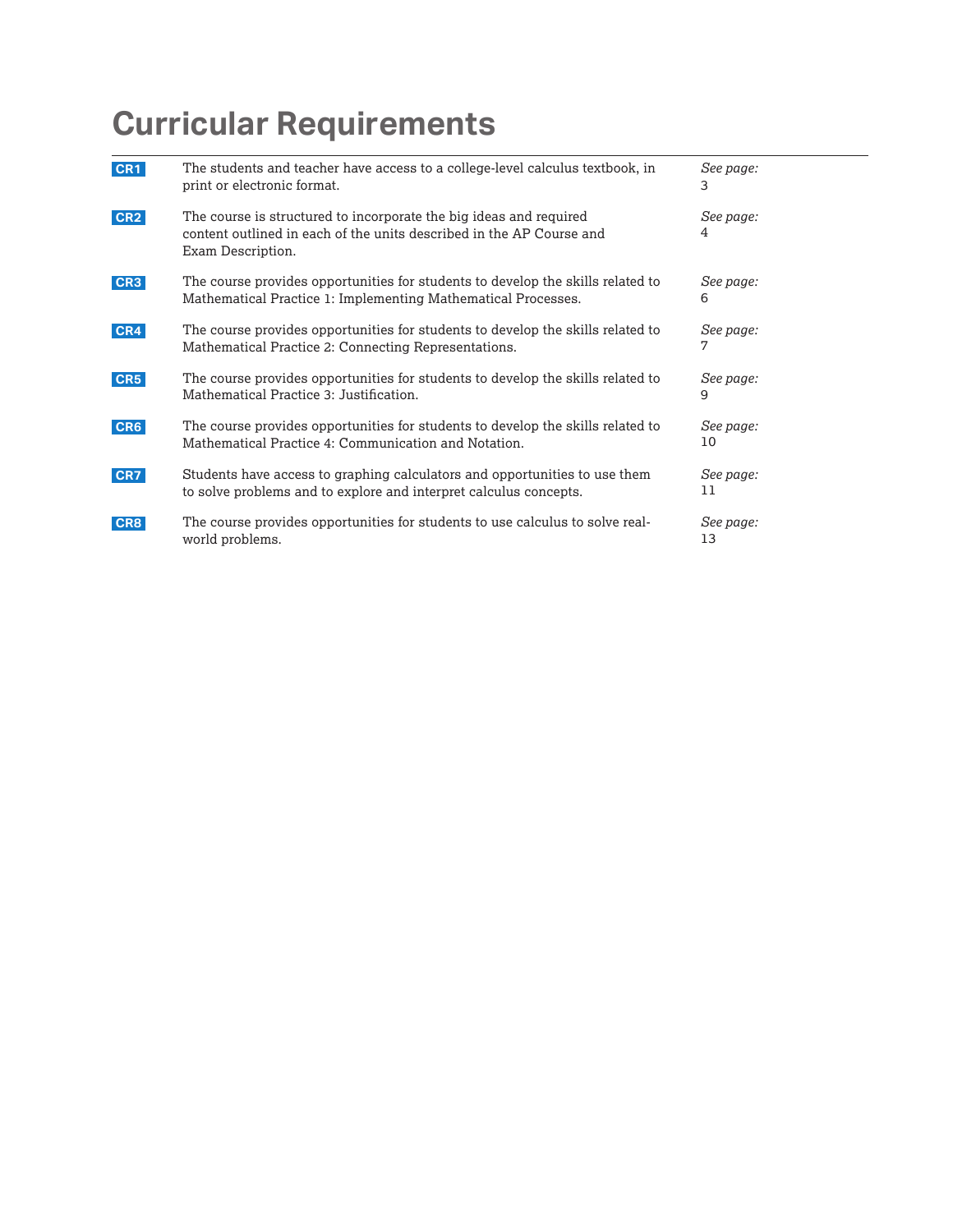<span id="page-2-0"></span>**The students and teacher have access to a college-level calculus textbook, in print or electronic format.** 

#### Required Evidence

 $\Box$  <br>The syllabus must list the title, author, and publication date of a college-level calculus textbook.

- 1. The course is based on the textbook *Single Variable Calculus with Vector Functions*. 7th Edition, Stewart, James. Brooks/Cole Cengage Learning. Publication date 2012, ISBN-13: 978-0-8400-4823-3
- 2. The syllabus notes that each student has access to an electronic version of *Rogawski's Calculus for AP: Early Transcendentals,* 2nd Edition, Joe Rogawski and Ray Cannon. Publication date 2012.
- 3. The syllabus states the title, author, and publication date of a textbook from the example textbook list published by the College Board on the AP Calculus AB Course Audit page on AP Central.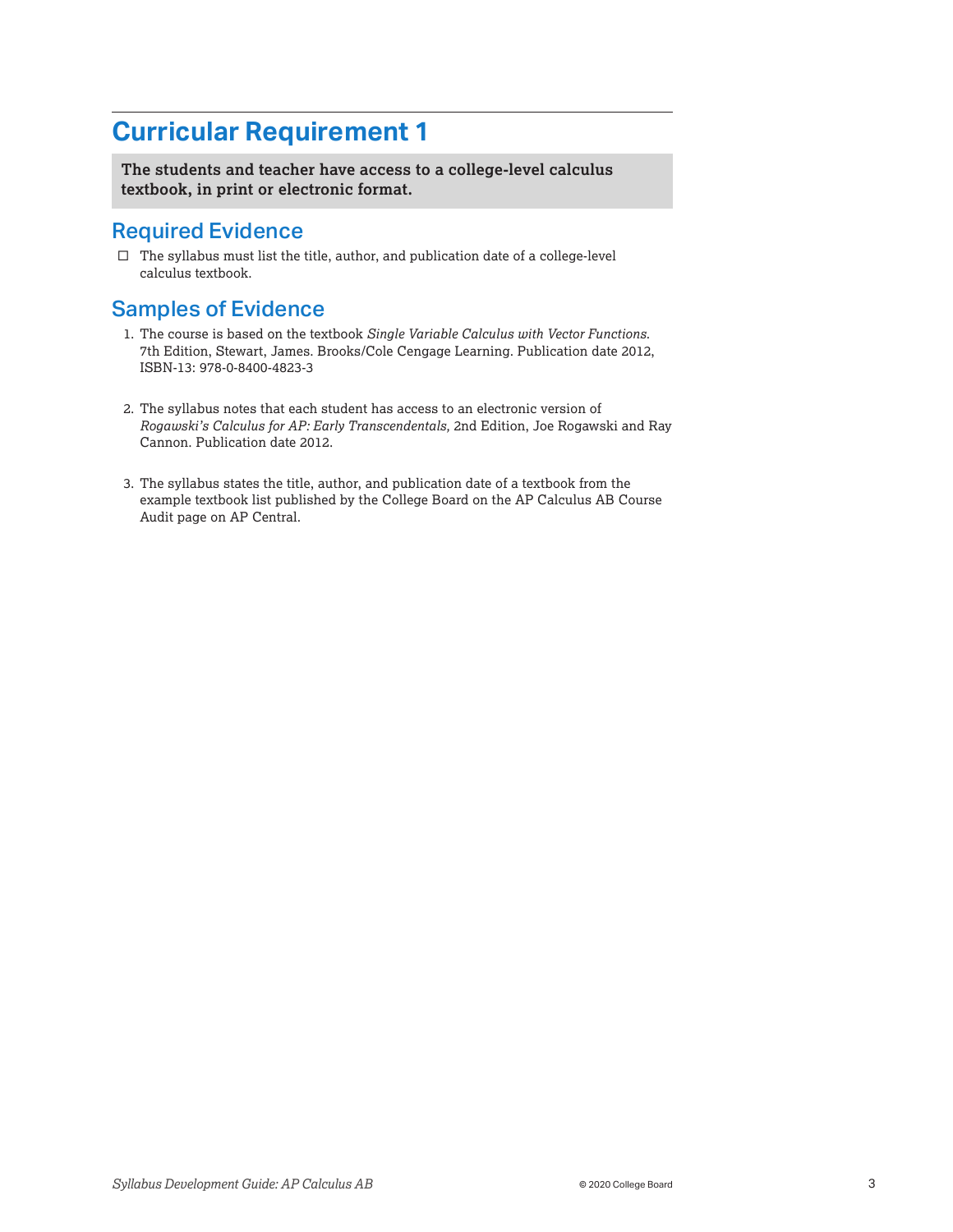<span id="page-3-0"></span>**The course is structured to incorporate the big ideas and required content outlined in each of the units described in the AP Course and Exam Description.** 

#### Required Evidence

 $\Box$  The syllabus must include an outline of course content by unit title or topic using any organizational approach with the associated big idea(s) to demonstrate the inclusion of required course content. All three big ideas must be included: Change, Limits, and Analysis of Functions.

**Note:** If the syllabus demonstrates a different approach than the units outlined in the AP Course and Exam Description (CED), the teacher must indicate where the content and big ideas of each unit in the CED will be taught.

- 1. The AP Calculus AB syllabus includes a list of the following units listed in the AP Course and Exam Description (CED), with the big ideas of Limits, Change, and Analysis of Functions appearing in the units as described in the CED:
	- Unit 1: Limits and Continuity
	- Unit 2: Differentiation: Definition and Fundamental Properties
	- Unit 3: Differentiation: Composite, Implicit, and Inverse Functions
	- Unit 4: Contextual Applications of Differentiation
	- Unit 5: Analytical Applications of Differentiation
	- Unit 6: Integration and Accumulation of Change
	- Unit 7: Differential Equations
	- Unit 8: Applications of Integration
- 2. Course Outline:
	- Chapter 1: Foundations for Calculus—Functions and Limits (Unit 1), including the big ideas of Limits, Change, and Analysis of Functions
	- Chapter 2: Key Concept: Rates of Change and the Derivative, Its Definition, and Fundamental Properties (Unit 2), including the big ideas of Limits, Change, and Analysis of Functions
	- Chapter 3: Shortcuts to Differentiation (Including Derivatives of Composite, Inverse, and Implicit Functions) (Unit 3), including the big idea of Analysis of Functions
	- Chapter 4: Using the Derivative Analytically and Contextually (Units 4, 5), including the big ideas of Limits, Change and Analysis of Functions
	- Chapter 5: Key Concept—The Definite Integral and Accumulation of Change (Unit 6), including the big ideas of Limits and Change
	- Chapter 6: Constructing Antiderivatives (Unit 6), including the big ideas of Change and Analysis of Functions
	- Chapter 7: Integration (Unit 6), including the big ideas of Limits and Change
	- Chapter 8: Applications of the Definite Integral (Unit 8), including the big idea of Change
	- Chapter 11: Differential Equations (Unit 7), including the big idea of Analysis of Functions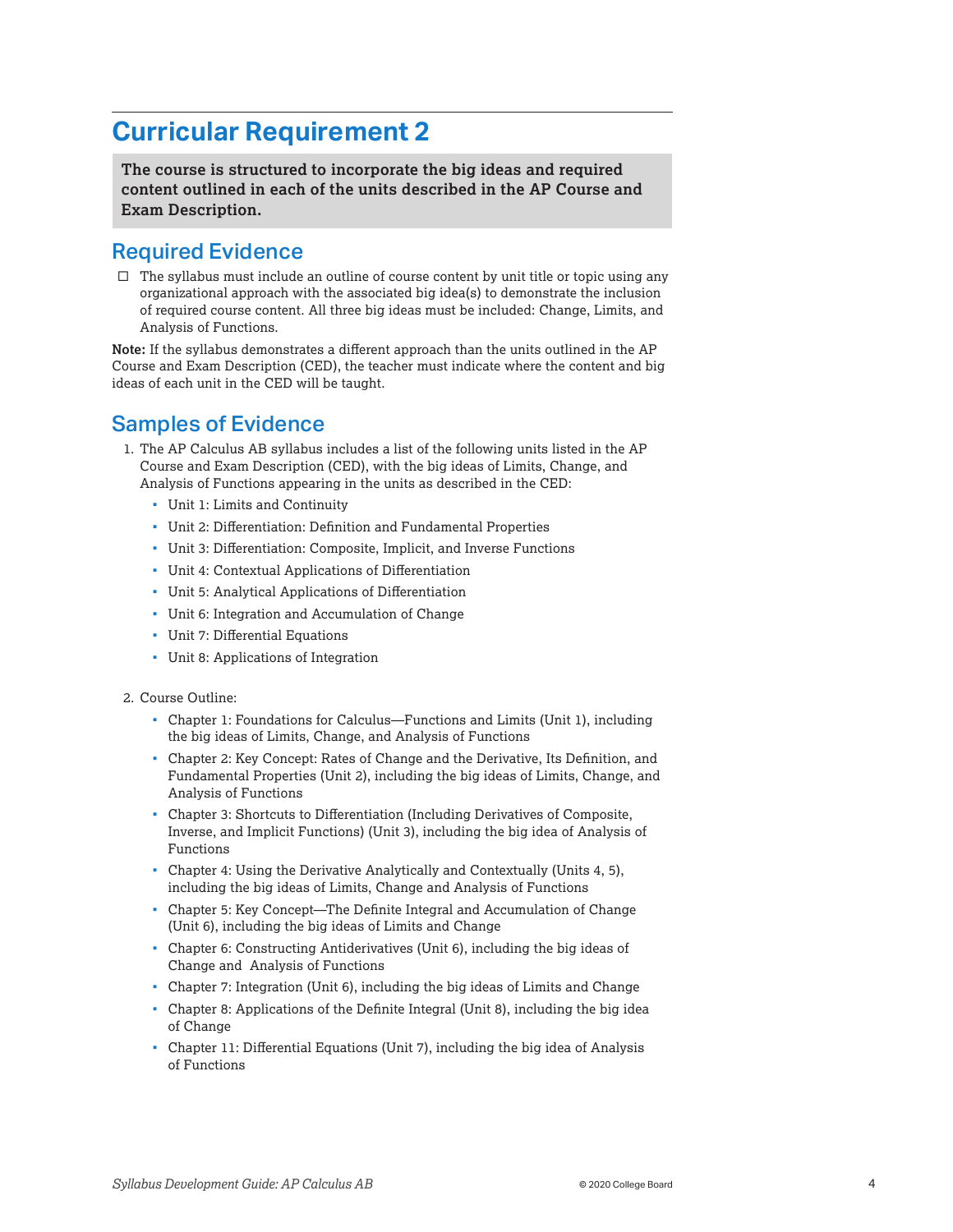3. The big ideas developed in my textbook, which has early transcendental functions, are as follows:

The big Idea of Limits appears in:

Chapter 1, limits and continuity; Chapter 2, defining the derivative and developing the basic rules and properties; Chapter 4, applying the derivative in different contexts; Chapter 5, introducing L'Hospital's rule; Chapter 6, integration as accumulation of change and the Fundamental Theorem of Calculus

The big idea of Change appears in:

Chapter 2, defining derivative and developing the properties of a derivative; Chapter 4, applying the derivative in different contexts; Chapter 6, integration as accumulation of change and the Fundamental Theorem of Calculus; Chapter 7, applications of integration

The big idea of Analysis of Functions appears in:

Chapter 2, defining derivative and developing the properties of a derivative; Chapter 3, differentiation of composite, inverse, and implicit functions; Chapter 5, applying the derivative in different situations; Chapter 6, integration as accumulation of change and the Fundamental Theorem of Calculus; Chapter 7, applications of integration; Chapter 8, differential equations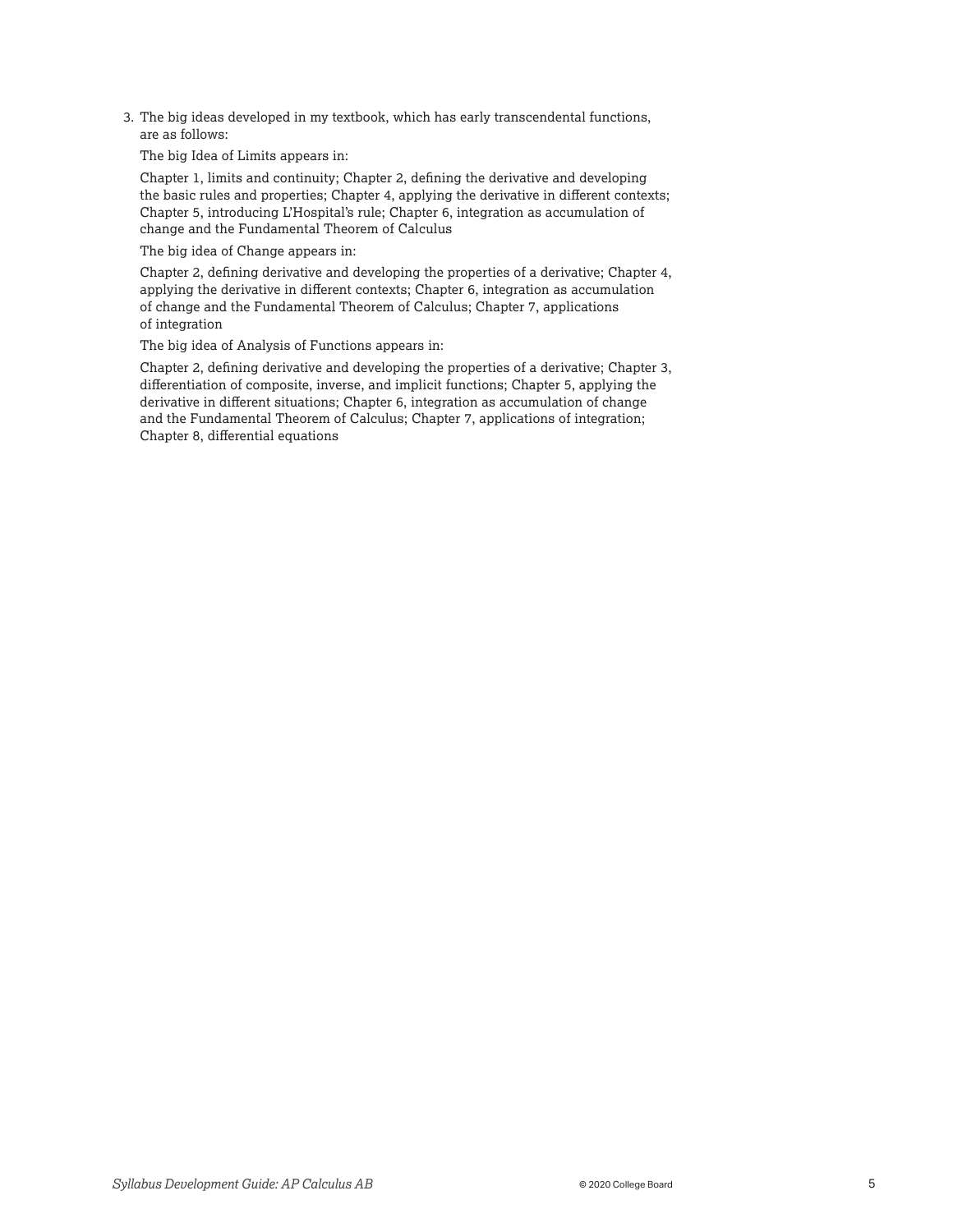<span id="page-5-0"></span>**The course provides opportunities for students to develop the skills related to Mathematical Practice 1: Implementing Mathematical Processes, as outlined in the AP Course and Exam Description (CED).** 

#### Required Evidence

 $\Box$  The syllabus must include a description or copy of one or more lessons, activities, or assignments in which students use two or more skills under Mathematical Practice 1. The lessons, activities, or assignments must be described or identified so that the corresponding skill(s) are evident.

AND

 $\square$  One of those lessons, activities, or assignments must incorporate the portion of Skill 1.E in which students apply appropriate mathematical rules or procedures **without** technology.

It is not necessary that the skills appear in a single lesson, activity, or assignment.

- 1. In a classroom activity, students are asked to find the cylinder of maximum volume that can be inscribed in a cone of given dimensions. They first decide on the appropriate procedure (optimization, related rates, etc.) and then use algebraic rules and procedures for differentiation to find the answer. (1.D, 1.E)
- 2. The syllabus includes an assignment in which students are given a set of functions expressed analytically and asked to identify which are composite functions, then apply the chain rule to differentiate them manually. (1.C, 1.E)
- 3. The syllabus includes a homework problem set that asks students to identify the appropriate integration techniques to apply to each of several definite integrals, compute the antiderivatives manually, and then check their results using technology. In pairs, they then discuss any of their results that do not match the results when using the technology. (1.C, 1.E)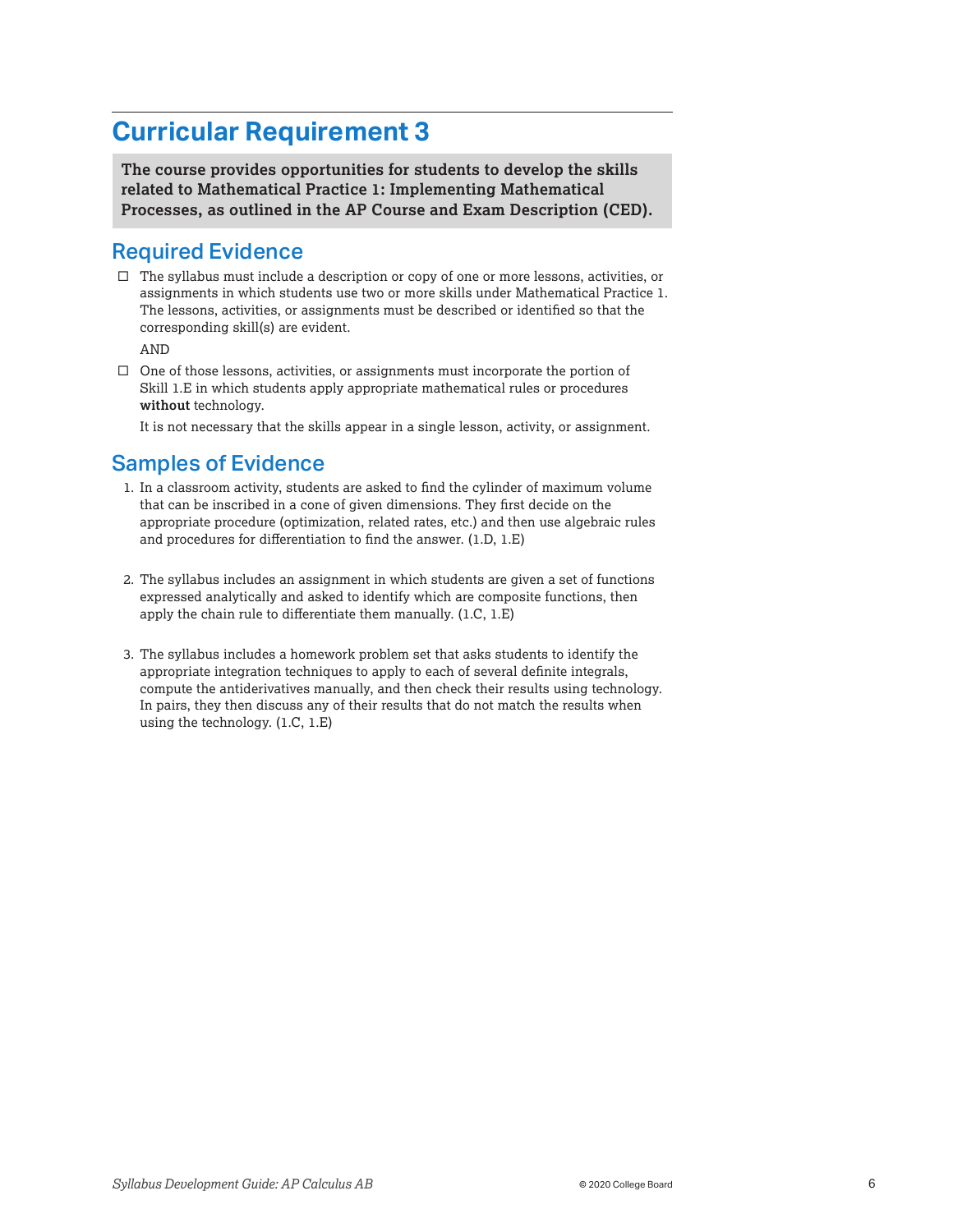<span id="page-6-0"></span>**The course provides opportunities for students to develop the skills related to Mathematical Practice 2: Connecting Representations, as outlined in the AP Course and Exam Description (CED).** 

#### Required Evidence

 $\Box$  The syllabus must include a description or copy of one or more lessons, activities, or assignments in which students work with multiple representations. Each of the four representations (analytical, numerical, graphical, and verbal) must be in at least one of the provided lessons, activities, or assignments. It is not necessary that all four representations appear in a single lesson, activity, or assignment.

AND

- $\square$  There must be evidence of a connection between at least two different representations in at least one of the provided lessons, activities, or assignments aligned with Skills 2.C, 2.D, or 2.E.
- $\square$  The lessons, activities, or assignments must be described or identified so that the skill(s) and representations are evident.

#### Clarifying Terms

**Representations – Analytical:** one that is given as an algebraic expression or equation.

**Representations – Numerical:** one whose values are given as tabular data or sets of ordered pairs.

**Representations – Graphical:** one that is drawn as a set of points on a pair of coordinate axes or in which information is presented in a diagram.

**Representations – Verbal:** one that is described in words rather than mathematical symbols.

- 1. Students work on an assignment where they are given a function written analytically representing a population in terms of time and asked to graph the function, then to construct a table of values and use the table to estimate the area of the region bounded by the function, the *t*-axis, *t* = 2, and *t* = 6 using midpoint Riemann sums with four subintervals of equal length. They are asked to discuss how the Riemann sum is connected to the context of the problem. (2.B, 2.D)
- 2. Students are given a problem that includes information about three functions: *f*, *g*, and *h*. They are told that *f* is differentiable and are given values for *f* and *f'* at select values of *x*. Students are also given a graph of the derivative of the function g, and a verbal description of certain features of the function *h*. Questions ask for derivatives of products, quotients, and compositions of two or more functions, *f*, *g*, and *h*; they require using the product, quotient, and/or chain rule. Additional questions ask students to describe the connection between the signs of their answers and the graphs of the functions. (2.B, 2.D, 2.E)
- 3. The syllabus describes a group activity in which two small pieces of paper are prepared for each of several functions, one that displays the graph of the function and the other that shows a well-labeled sign chart for the first derivative of the function over a relevant interval. Each student gets a card, and students walk around the room, talking to their classmates until they find their match. Then each pair of students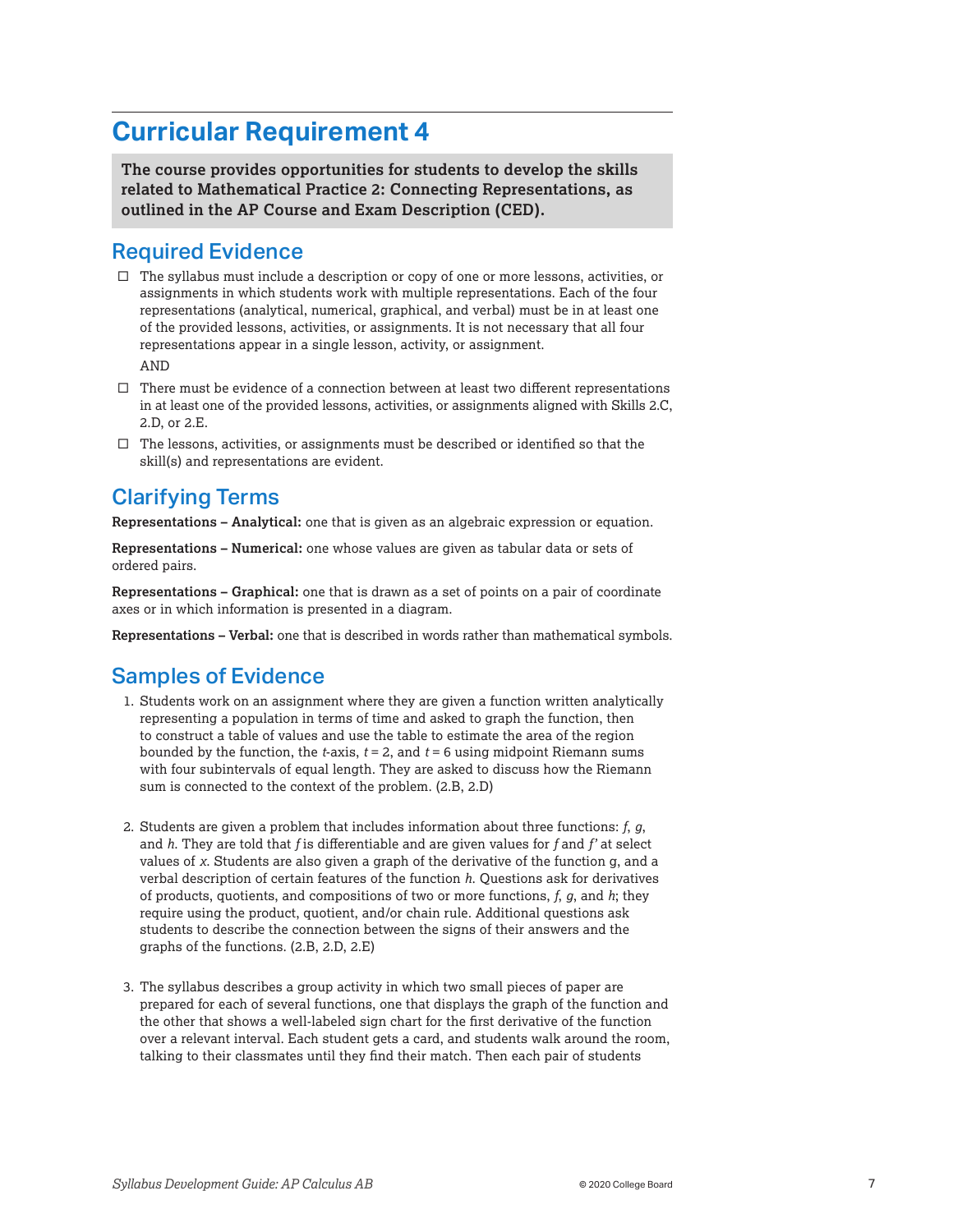writes on the board a verbal description of the graph of the second derivative of the original function and the verbal description of the second derivative. (graphical, verbal) (2.B, 2.C, 2.E)

Students are given an assignment in which they are given analytical representations of the derivatives of several functions, defined over a given interval, and asked to create a candidate's table of possible values of *x* and *f(x)* to find the absolute maximum value of the function over the interval. They must describe in writing the connection between the table of values and the graph of the function. (analytical, graphical, numerical) (2.B, 2.D)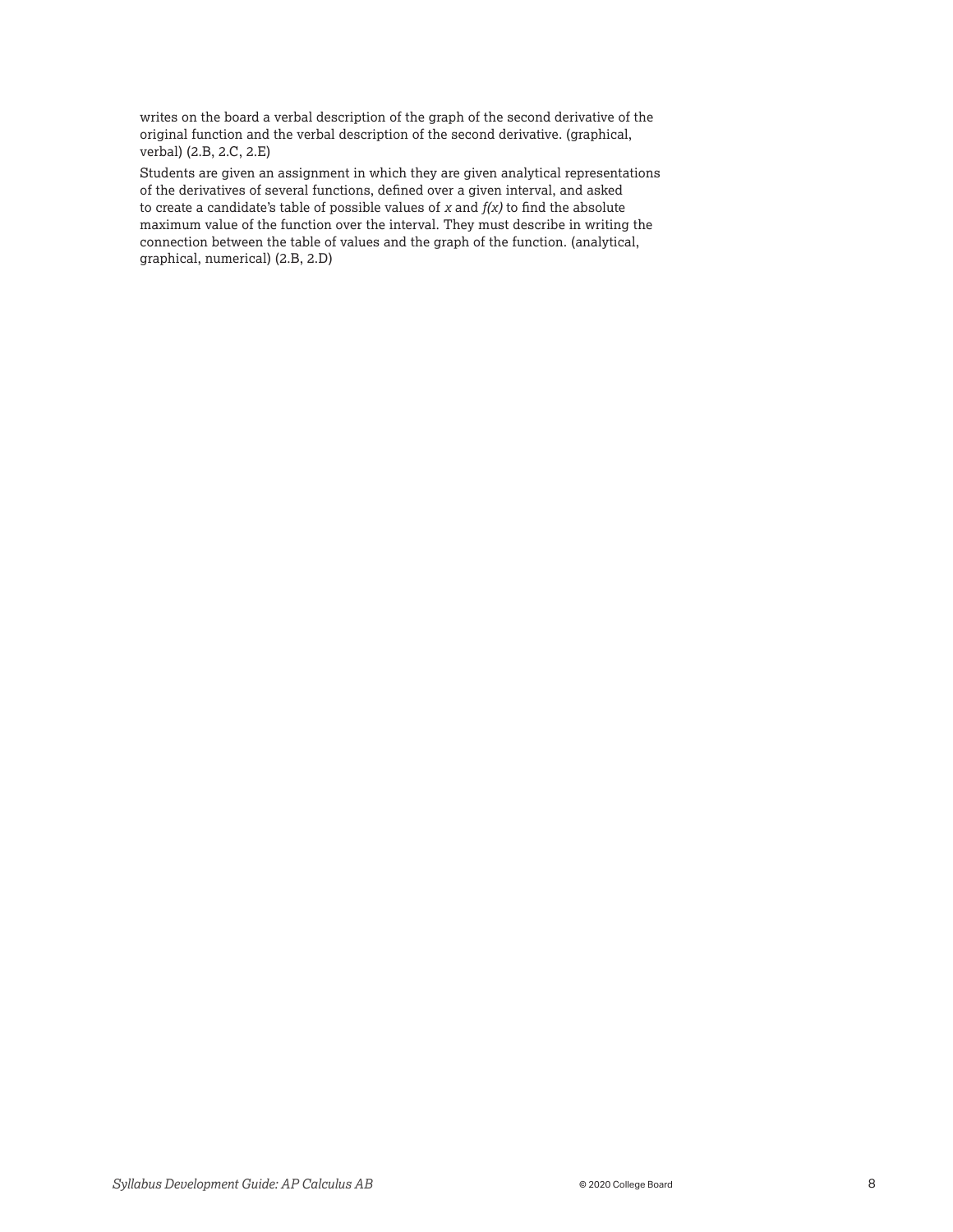<span id="page-8-0"></span>**The course provides opportunities for students to develop the skills related to Mathematical Practice 3: Justification, as outlined in the AP Course and Exam Description (CED).** 

#### Required Evidence

 $\Box$  The syllabus must include a description or copy of one or more lessons, activities, or assignments in which students use two or more skills under Mathematical Practice 3. The lessons, activities, or assignments must be described or identified so that the corresponding skill(s) are evident.

AND

- $\square$  One of those skills must be 3.C, "Confirm whether hypotheses or conditions of a selected definition, theorem, or test have been satisfied." AND
- $\Box$  One of those skills must be either 3.E, "Provide reasons or rationales for solutions and conclusions," or 3.F, "Explain the meaning of mathematical solutions in context." It is not necessary that the skills appear in a single lesson, activity, or assignment.

#### Clarifying Terms

**"Solutions and Conclusions":** any answer based on the application of a definition, theorem, or test.

#### Samples of Evidence

1. The syllabus includes a formative assessment question that gives students several functions described analytically on specified domains. The question asks students to determine whether each satisfies the hypotheses of the Mean Value Theorem, Extreme Value Theorem, and the Intermediate Value Theorem, as well as to provide written reasons for their choices. (3.C, 3.E)

In another activity, the students are given information about a function and selected values of the function in a table. They are asked questions like, "Is there a value of x between *a* and *b* such that  $f(x) = k$  or such that  $f'(x) = m$ ?" The students are asked to find reasons for these conclusions. (3.E)

- 2. In a class activity, students examine the graphs of rational functions in the form *f(x)* =  $a(x)/b(x)$  alongside the graphs of  $y = a(x)$  and  $y = b(x)$ . The objective is for students to discover why the hypothesis conditions for L'Hospital's Rule are needed. Then the students summarize their findings in a shared online document. For homework, students are given a worksheet of limit problems, some of which involve the indeterminate forms 0/0 and  $\infty$ / $\infty$ . Students decide whether L'Hospital's Rule can be applied and either explicitly confirm that hypothesis conditions are met or show that they are not. (3.C, 3.E).
- 3. The syllabus includes an instructional activity in which students are given a graph of *f'* and the graph of *f''*. Based on information found in these graphs, students work individually to identify local extrema for *f* and write justifications. Then students compare their work with a neighbor's, explaining their reasoning to each other (3.E), and both make refinements. Finally, the class works together to develop a clear and complete statement of both the first derivative test and the second derivative test based on what they have concluded from these examples. As an assessment of whether the students have learned the necessary concepts, they are given an exam question that asks them to determine whether the second derivative test applies to a variety of functions at specific *x*-values (3.C).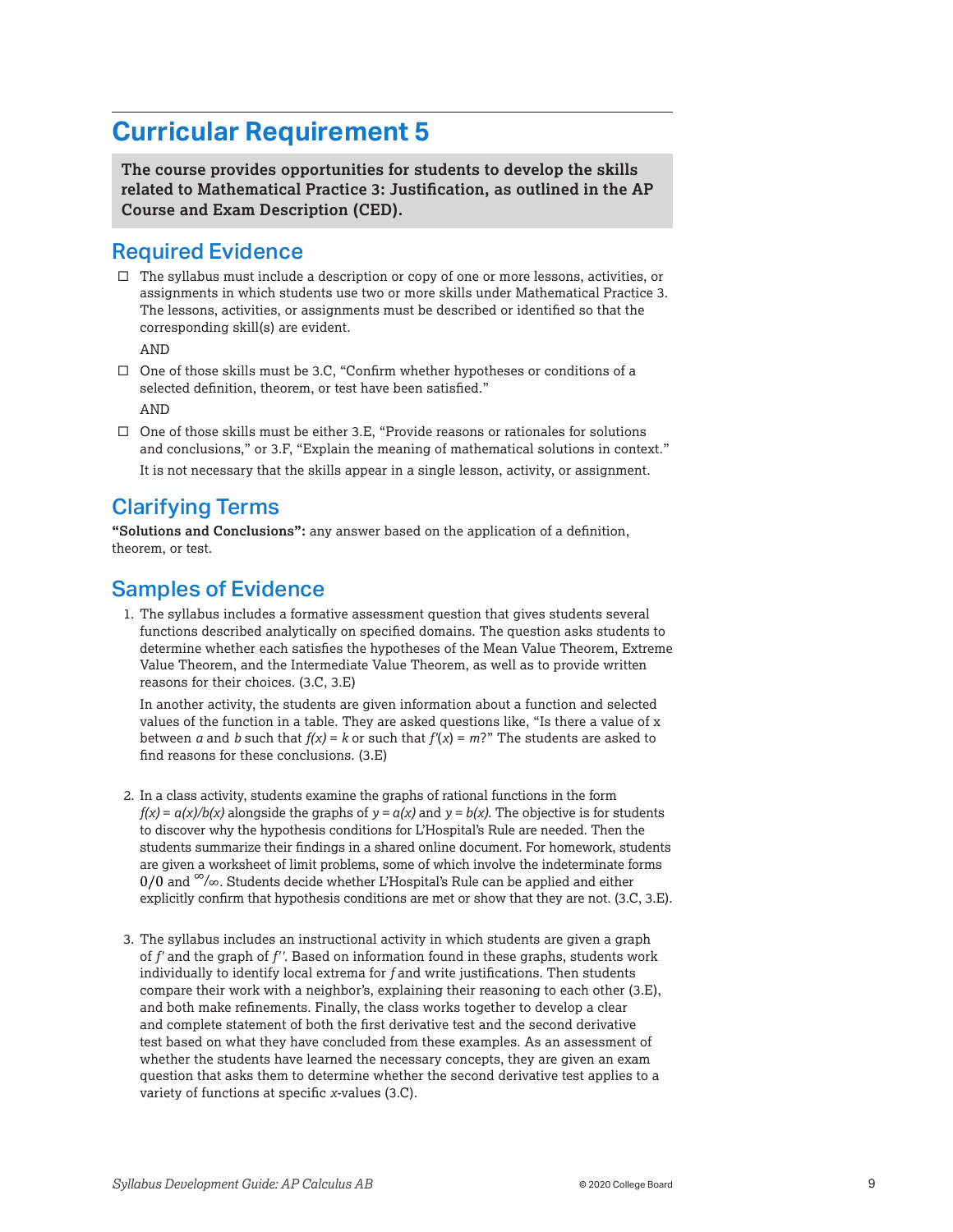<span id="page-9-0"></span>**The course provides opportunities for students to develop the skills related to Mathematical Practice 4: Communication and Notation, as outlined in the AP Course and Exam Description (CED).** 

#### Required Evidence

 $\Box$  The syllabus must include a description or copy of one or more lessons, activities, or assignments in which students are given the opportunity to communicate their understanding of calculus concepts, processes, or procedures using appropriate mathematical language. (Skill 4.A)

AND

- $\Box$  The syllabus must include a description or copy of one or more lessons, activities, or assignments in which students demonstrate notational fluency by either connecting different notations for the same concept or using appropriate mathematical notation in applying procedures. (Skill 4.C)
- $\square$  The lessons, activities, or assignments must be described or identified so that the corresponding skill(s) are evident. It is not necessary that the skills appear in a single lesson, activity, or assignment.

- 1. Students are given a worksheet with two columns where they match equivalent forms of notation for calculus concepts, such as the limit of a Riemann sum with the number of subdivisions tending to infinity and the corresponding definite integral; limit of a difference quotient and the corresponding derivative at a specific *x*-value; two equivalent forms of the limit of a difference quotient; etc. (4.C) After students have worked individually, they share their answers with a partner, explaining their reasoning for each of the matches and then each pair orally explains to the class their reasoning for one match with the instructor checking that they are using appropriate mathematical language. (4.A)
- 2. The syllabus describes an assignment in which students are given various real-world situations described in words that they must translate into equivalent differential equations. (4.C) Each student then picks one of these situations and writes a sentence on how they translated the description into a differential equation; the teacher grades these sentences for the use of appropriate mathematical language. (4.A)
- 3. A syllabus includes a worksheet asking students to use error analysis as a strategy to develop communication and notation skills. Items feature common errors identified in Chief Reader Reports, including notation involving strings of equal signs that eventually equate unequal expressions or ambiguities caused by omitting the differential in an integral expression or the impact of forgetting to multiply by π, when appropriate, and the effect of premature rounding. (4.C, 4.E) Students work individually on the tasks for a short time and then in groups of three discuss their work and reasoning using appropriate mathematical language. (4.A, 4.B)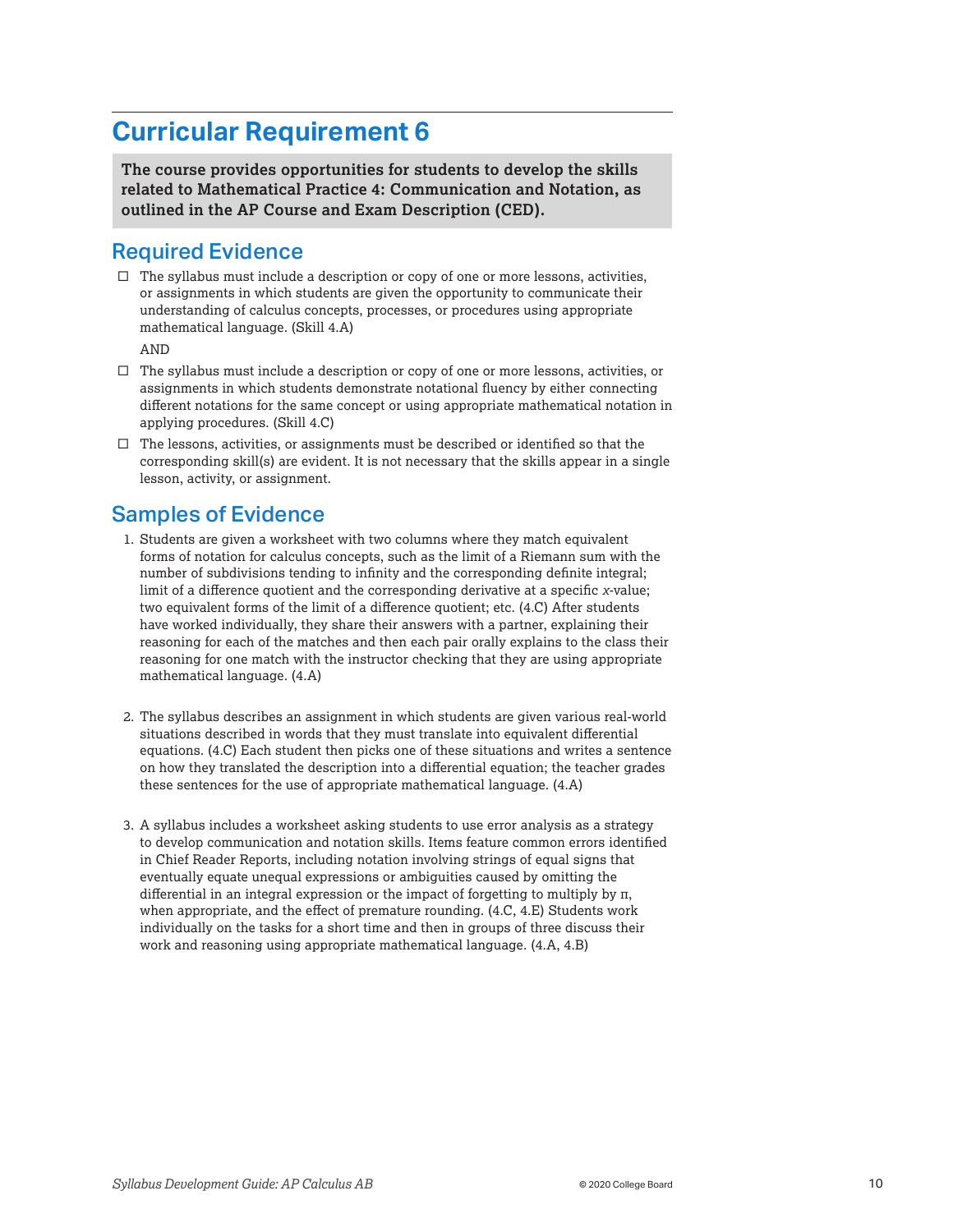<span id="page-10-0"></span>**Students have access to graphing calculators and opportunities to use them to solve problems and to explore and interpret calculus concepts.** 

#### Required Evidence

 $\square$  The syllabus includes a statement that each student has individual access to an approved graphing calculator.

AND

- $\square$  The syllabus must include a description or copy of one or more lessons, activities, or assignments in which students use graphing calculators to:
	- **graph** functions
	- solve equations
	- perform numerical differentiation
	- **•** perform numerical integration
	- explore or interpret calculus concepts

It is not necessary that the above requirements appear in a single lesson, activity, or assignment.

#### Samples of Evidence

1. The syllabus indicates that every student has a graphing calculator. If any students do not have their own, the mathematics department has ones that can be assigned to those students for the school year, to be returned at the end of the course.

The syllabus describes an activity designed to help students become familiar with some of the calculator features needed for the AP Exam. In this activity, the students are given two functions expressed analytically. They are asked to use the calculator's equation solver to determine where the functions intersect, then to use the calculator to draw a graph of the functions and use the graph to confirm that they do intersect at the points found earlier, and finally to use the calculator's numerical differentiation feature to approximate the derivative of each function at the point(s) of intersection.

The syllabus also describes an assessment in which students are given various functions that they cannot integrate analytically using the techniques they have learned. They must instead use the graphing calculator's numerical integration feature to compute definite integrals of these functions on stated intervals.

The syllabus also includes a worksheet that asks students to find the first derivative of several functions analytically by hand and determine at which *x*-value(s) each derivative does not exist. The worksheet then asks the students to interpret the results they found manually by graphing each of these functions on the calculator in order to see why the derivative does not exist at the *x*-value(s) they found.

2. The syllabus indicates that students have access to a classroom set of graphing calculators that can be checked out and used for the duration of the class.

The syllabus describes an assignment in which students must use the calculator to graph two curves, then use the calculator's equation solver to determine the points of intersection of these curves correct to three decimal places; then write on paper, using proper notation, a definite integral representing the area between these curves; and finally to use the calculator's integration feature to approximate numerically the value of this integral correct to three decimal places.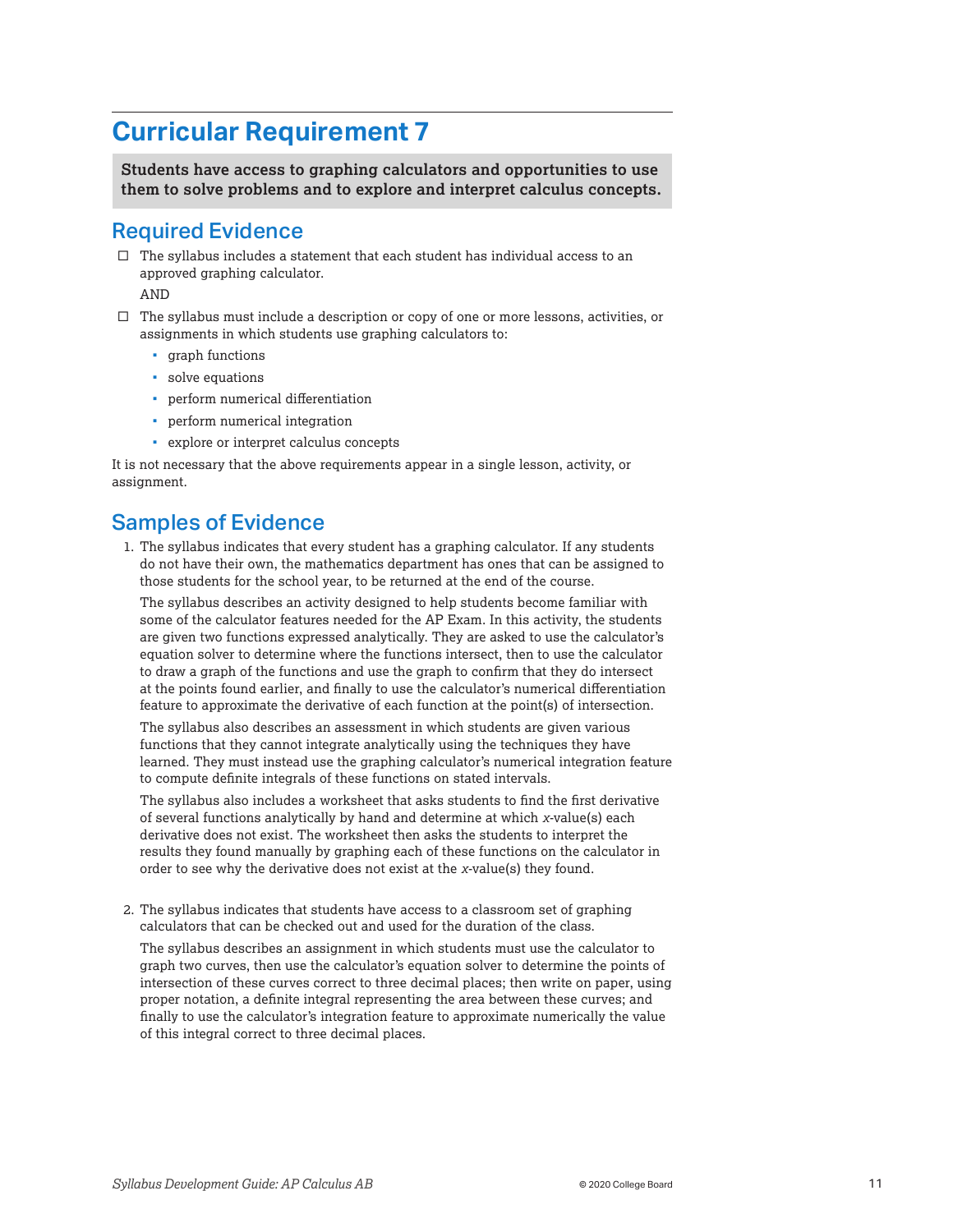The syllabus also describes an in-class group activity in which students use the calculator to graph on the same set of axes various functions and their derivatives in order to explore how the graph of a function is related to the graph of its derivative. They are asked to use the calculator's equation solver to determine where the functions intersect, then to use the calculator to draw a graph of the functions and confirm on the graph screen (using the intersection feature on the graph screen) that they do intersect at the points found earlier. Finally, students are asked to use the calculator's numerical differentiation feature to approximate the derivative of each function at the point(s) of intersection.

3. The syllabus states that each student in the course owns a graphing calculator or has made arrangements to check one out of the library for the year.

The syllabus includes an activity that asks students to use the calculator to graph the derivative of several functions in order to make a conjecture about the number of critical values of the functions and whether those values are relative maximums, relative minimums, or neither. The syllabus then asks the students to use the calculator's equation solver to approximate each zero correct to three decimal places.

The syllabus includes another activity that asks students to write out the work of computing the derivatives of several functions manually using correct notation and then to use the calculator's numerical differentiation feature to approximate the derivatives of these functions at specified *x*-values.

The syllabus also includes a take-home assignment that asks students to use the calculator to explore what happens to the values of left-hand and right-hand Riemann sums as the number of subdivisions increases.

The syllabus also describes an exam that includes several old free-response questions that require students to use the calculator's numerical integration feature to compute the area between two curves correct to three decimal places.